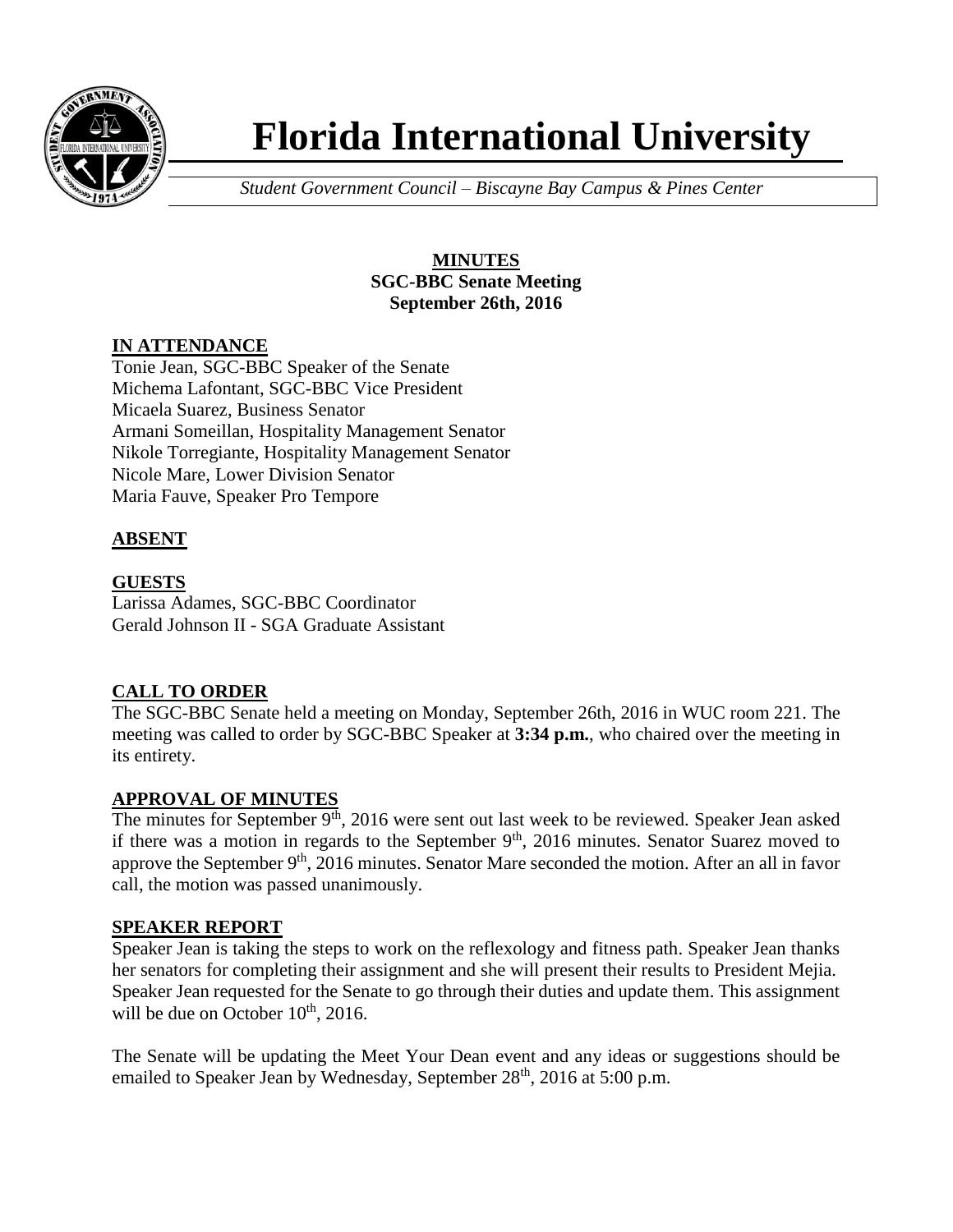The gift exchange will be now in partnership with His House non-profit organization. We will be receiving email with more information on this shortly from our Director of Events. We will also be having a Thanksgiving potluck and Speaker Jean will be emailing everyone with more information.

Online A&S Fees Deliberation will be held in Spring. It will be held on January  $20^{th}$ . 2017.

The Senate will no longer be accepting finance requests.

#### **VICE PRESIDENT REPORT**

There will be a tabling opportunity for Tuesday, September  $27<sup>th</sup>$ , 2016 at 1-2 p.m. and on September 29<sup>th</sup>, 2016. More information will be provided on the Google Drive.

#### **SPEAKER PRO TEMPORE REPORT**

When filling out the senate report, clarification needs to be provided if whether or not you are reaching out to other councils, then it needs to be stated on the form.

#### **FINANCE CHAIR REPORT**

The Finance Committee will be working on getting more members involved.

#### **INTERNAL AFFAIRS REPORT**

Students need to write the dates on the timecards for efficiency. Senator Mare thanks everyone for turning in their timecards on time.

#### **STUDENT ADVOCACY REPORT**

The food survey needs to be approved by the SGC-BBC executive board before the survey can be promoted.

#### **ADVISOR REPORT**

SGA scholarships are now available and it needs to be promoted to the students. There are different varieties of scholarships and the deadline is October  $7<sup>th</sup>$ , 2016. The scholarship amounts range from \$500 to \$1000 dollars.

MajorFest begins this week from September  $26<sup>th</sup> - 28<sup>th</sup>$ , 2016 and other events included in that series will occur throughout the week.

#### **OLD BUSINESS**

N/A

## **NEW BUSINESS**

Senators must update their duties within the BBC specific statutes. The suggestions are due to Speaker Jean by Wednesday.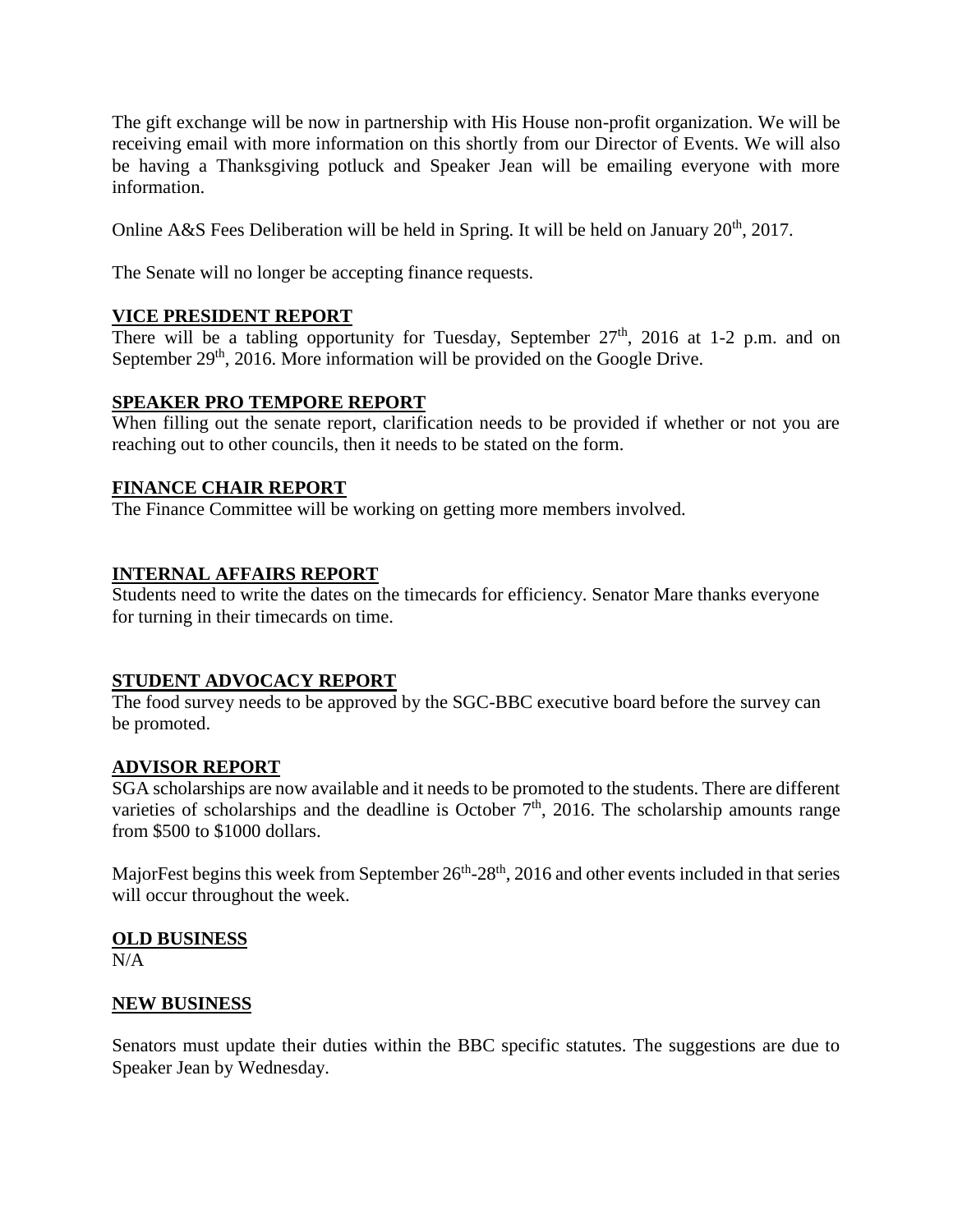Online A&S Fees Budget Presentation- A first reading of the online A&S fees budget allocation was presented by Comptroller Marseille.

Finance Request- Victoria Suarez Ulloa Requesting funds in the amount of \$300 dollars to present her research and represent FIU at the SETAC world congress conference in Orlando, Florida

Speaker Jean asked if there was a motion on the floor. Senator Suarez moved to allocate \$300 for transportation expenses to graduate student Victoria Suarez Ulloa to attend the SETAC world congress conference in Orlando, Florida. The motion was seconded by Senator Maria Fauve. Speaker Jean called for a roll call vote. Tonie Jean, SGC-BBC Speaker of the Senate - Yay Micaela Suarez, Business Senator- Yay Armani Someillan, Hospitality Management Senator- Yay Nikole Torregiante, Hospitality Management Senator- Yay Nicole Mare, Lower Division Senator- Yay Maria Fauve, Speaker Pro Tempore- Yay

The motion passed unanimously with 6 yays, 0 nays, and 0 abstained.

Senate Appointment – Ronnan Kelly – Lower Division Senator

Ronnan Kelly presented himself in front of the Senate in order to become a Lower Division Senator.

Speaker Jean asked if there was a motion. Senator Suarez moved to appointed Ronnan Kelly as a Lower Division Senator. Senator Someillan seconded the motion. Speaker Jean called for a roll call vote.

Tonie Jean, SGC-BBC Speaker of the Senate - Yay Micaela Suarez, Business Senator- Yay Armani Someillan, Hospitality Management Senator- Yay Nikole Torregiante, Hospitality Management Senator- Yay Nicole Mare, Lower Division Senator- Yay Maria Fauve, Speaker Pro Tempore- Yay

The motion to appoint Ronnan Kelly as an SGC-BBC Lower Divison Senator was passed unanimously with 6 yays, 0 nays, and 0 abstained.

## **ANNOUCEMENT/CONCERNS**

The annual SGC-BBC Kickoff is to be held on Wednesday, September  $28<sup>th</sup>$ , 2016 at 2:00 p.m in the WUC Grand Ballrooms. This year's theme is a casino theme and everyone is expected to be there.

SGC-BBC Speaker of the Senate Jean asked if there was a motion to adjourn the meeting. Senator Suarez moved to adjourn the SGC-BBC Senate meeting at 4:38 p.m. Senator Mare seconded the motion.